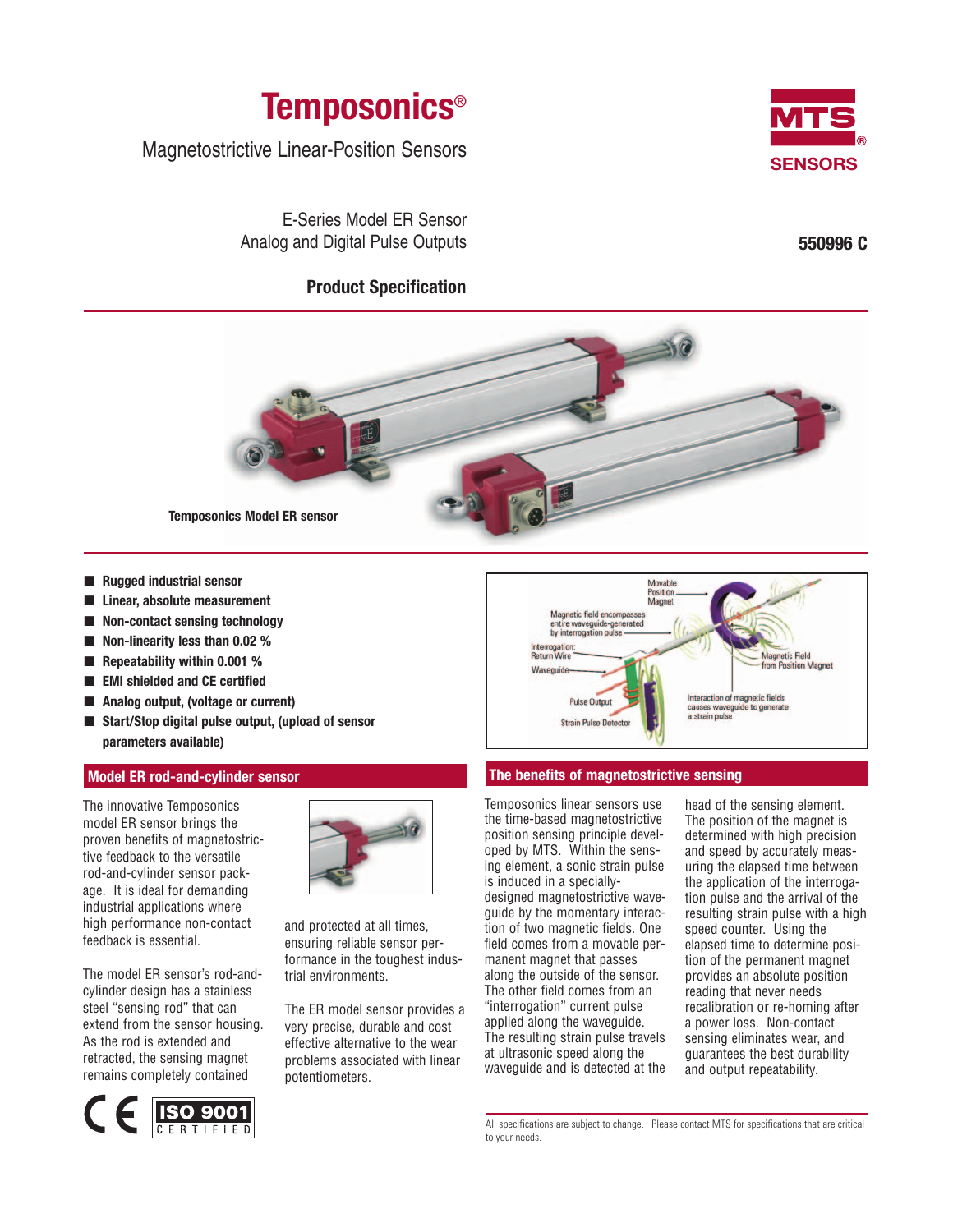## **Temposonics Model ER linear-position sensor**

Temposonics E-Series model ER, rod-and-cylinder sensors are available with analog output or digital-pulse output. The analog outputs include voltage, (0 to 10 VDC, forward and reverse acting), and current, (4 to 20 mA, forward or reverse acting). Since the outputs are direct, no signal conditioning electronics are needed when interfacing with controllers or meters.



The available digital-pulse output is Start/Stop. Here the sensor requires a start signal from a controller or interface card to initiate the measurement cycle. The sensor generates a stop signal at the end of the measurement cycle that is used to stop the controller's counter clock. The elapsed time between the Start and Stop signals is directly proportional to the magnet's position within the sensor housing. The controller can calculate the absolute position of the magnet from the time value and the sensor's unique gradient value, (inverse of the average speed for the ultrasonic pulse traveling in the sensor's waveguide).



For applications using smart sensor interfaces the Start/Stop output, (option R3), can provide a sensor parameter upload ability. The following sensor parameters are available for upload:

- **Measuring range**
- **Offset**
- **Gradient** (Inverse speed of sensing pulse)
- **Status**
- **Manufacturer number**

The sensor also features over-voltage protection to 36 Vdc and reverse polarity protection to 30 Vdc on input voltage connections. All outputs are absolute rather than incremental so that power-down situations do not require re-homing.

| <b>Parameters</b>            | <b>Specification</b>                            |
|------------------------------|-------------------------------------------------|
| <b>Measured Variable:</b>    | Displacement                                    |
| <b>Resolution:</b>           | Analog: Infinite                                |
|                              | Digital: 1 ÷ [gradient x crystal freq. (MHz) x  |
|                              | circulation]; controller dependent.             |
| <b>Non-Linearity:</b>        | <± 0.02% Full stroke (minimum ± 60µm)           |
| <b>Repeatability:</b>        | <± 0.001% Full stroke                           |
| Outputs:                     | Voltage: 0 to 10 Vdc and 10 to 0 Vdc            |
|                              | (controller input resistance RL > 5kOhm)        |
|                              | Current: 4 to 20 mA or 20 to 4 mA               |
|                              | (min/max load: 0/500 Ohm)                       |
|                              | Start/Stop: RS-422 differential signal          |
|                              | (Serial parameter upload available              |
|                              | for: measuring range, offset, gradient, status, |
|                              | and manufacturer number)                        |
| <b>Update Frequency:</b>     | Voltage or Current: > 1.5 kHz                   |
|                              | Start/Stop: Controller dependent                |
| <b>Measuring Range:</b>      | 75 to 1500 mm (3 to 60 in.)                     |
|                              | ER sensors standard stroke ranges are 3, 6, 9,  |
|                              | 12, 15, 18, 21, 24, 30, 36, 42, 48, 54 and 60   |
|                              | inches (75, 100, 150, 200, 300, 400, 500, 600,  |
|                              | 750, 1000, 1250, 1500 mm) Custom stroke         |
|                              | lengths available.                              |
| <b>Operating Conditions:</b> | Temperature: - 40 to 75°C                       |
|                              | Relative humidity: 90% no condensation.         |
|                              | Ingress protection: IP65 if mating cable        |
|                              | connector is correctly fitted.                  |
|                              | Shock test: 100 g (single hit) IEC-Standard     |
|                              | 68-2-27                                         |
|                              | Vibration rating: 10 g/10 - 2000 Hz             |
|                              | IEC-Standard 68-2-6                             |
| <b>EMC Test:</b>             | Electromagnetic emission EN 50081-1             |
|                              | Electromagnetic immunity EN 50082-2             |
|                              | EN 61000-4-2/3/4/6, Level 3/4, Criteria A,      |
|                              | CE qualified                                    |
| <b>Operating Voltage:</b>    | +24 Vdc nominal (-15 or +20%)                   |
|                              | Polarity protection: up to -30 Vdc              |
|                              | Overvoltage protection: up to 36 Vdc            |
|                              | Current drain: Analog: 50 - 140 mA              |
|                              | Start/Stop: 50 - 100 mA                         |
|                              | (stroke length dependent)                       |
|                              | Dielectric withstand voltage: 500 V,            |
|                              | (DC ground to machine ground)                   |
| <b>Connection type:</b>      | 6-pin male D60 connector                        |
| <b>Sensor housing:</b>       | Aluminum                                        |
| Sensor rod:                  | Stainless steel type 303                        |
| Mounting:                    | Adjustable mounting feet or dual rod ends.      |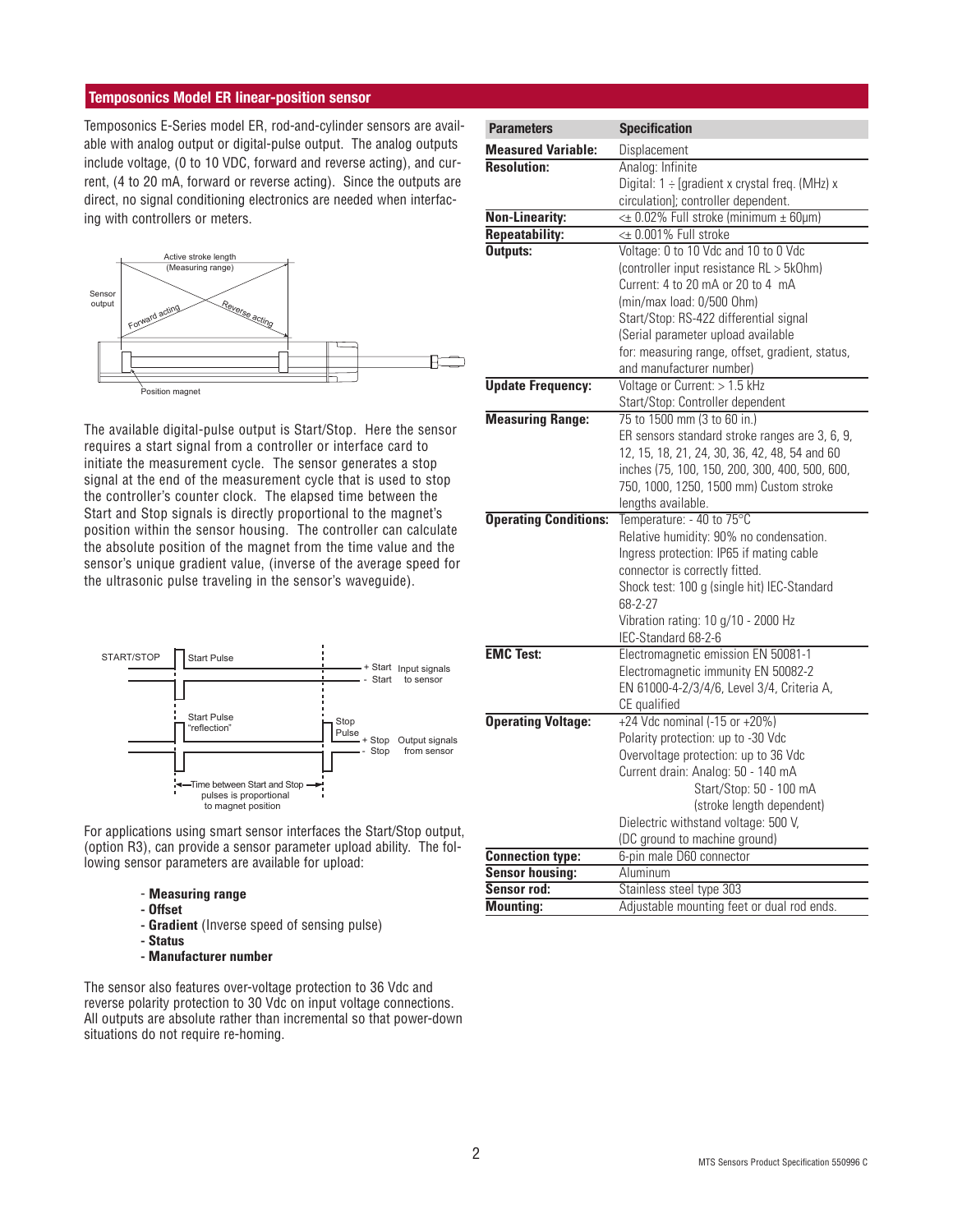## **Temposonics Model ER linear-position sensor**

A robust aluminum extrusion forms the sensor housing, containing the sensor rod, magnet, sensing element and electronics. The permanent magnet is mounted on a sliding carrier attached to the end of the stainless steel rod. As the rod moves in and out, the magnet travels above the sensing element inside the sensor housing.

### **Dimensions**



### **Mounting**

The ER sensors are designed for external installation on machines. The sensor housing is typically secured on the machine using the standard mounting feet and screws that can be easily adjusted. The rod end is then attached to the moving machine part.

Slots for the mounting feet are available on three sides of the sensor housing, allowing versatile mounting orientations for the sensor connector and extension cable.





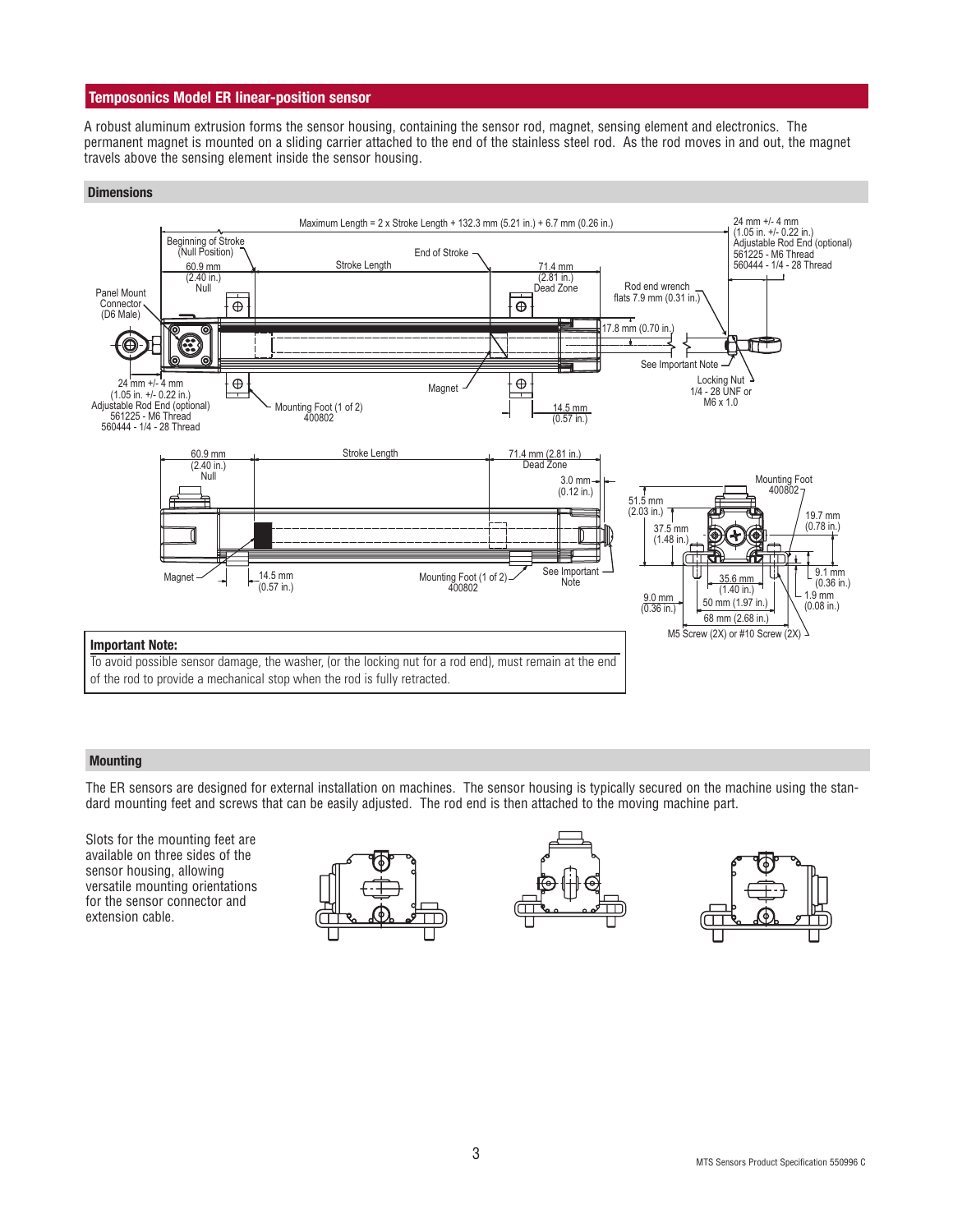### **Temposonics Model ER linear-position sensor**

### **Mounting (C0ntinued)**

Optional rod ends can be used to simplify sensor installation design and facilitate articulated motion sensing. Using dual rod ends the ER sensor can be mounted between two independent moving points, such as, swinging door applications. Please note that articulated or unsupported sensor applications must be limited to a maximum of 750 mm (30 in.) stroke length.



#### **Wiring and Connectors**

### **Sensor integral connector (D60 Male)**

**Pinout/wire color code (extension cable)**

| Pin no.<br>Wire color | <b>Function</b>          | <b>Function</b>        |
|-----------------------|--------------------------|------------------------|
|                       | Digital-pulse outputs    | <b>Analog outputs</b>  |
| Gray                  | (-) Stop for Start/Stop  | 0 to 10 Vdc            |
|                       |                          | or 4 to 20 mA          |
| Pink                  | (+) Stop for Start/Stop  | Return for pin 1       |
| Yellow                | (+) Start for Start/Stop | 10 to 0 Vdc            |
|                       |                          | or 20 to 4 mA          |
| Green                 | -) Start for Start/Stop  | Return for pin 3       |
| Red or Brown          | +24 Vdc (+20%, -15%)     | +24 Vdc (+20%, -15%)   |
| White                 | DC Ground (for supply)   | DC Ground (for supply) |
|                       |                          |                        |

#### **part no. 560778 Integral D6 connector (male) as viewed from side of sensor**



#### **Note:**

Appropriate grounding of cable shield is required at the controller end.

### **Attention:**

A grounding lug is provided near the connector end of the sensor for a convenient connection to earth ground. Since the ER sensor's aluminum housing has an anodic coating the sensor mounting feet, (part no. 400802), do not provide proper grounding. A ground wire connection to the grounding lug is required.





### **Cable connectors (field-installed D6 female) Mates with sensor's integral connector**



**D6 Straight-exit connector part no. 560700**

**D6 90º connector**





560700 D6 Straight-exit Connector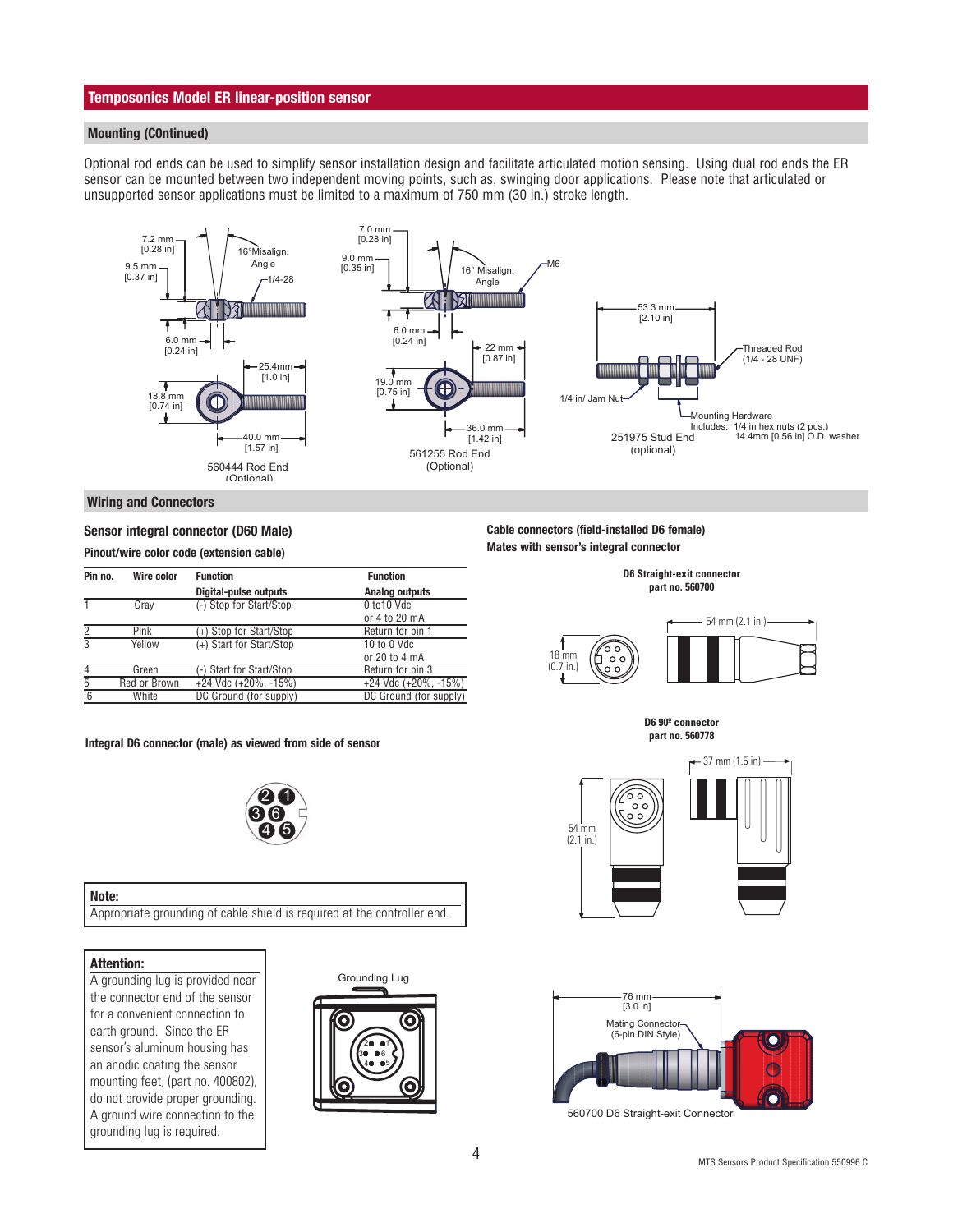### **How to order**

### **Position sensor**

When placing an order, build the desired model number using the model number guide (right). A wide range of E-Series position sensor configurations are available to meet the demands of your particular application.

If you have any questions about how to apply E-Series position sensor, please contact MTS Applications Engineering or your local MTS distributor. Both of these resources are available to assist you in designing an effective position sensing system to fit your application.

#### **Notes:**

- Articulated or unsupported sensor applications using dual rod ends must be limited to a maximum of 750 mm (30 in.) stroke length.
- If mounting feet will be used, they must be ordered separately. Order 2 mounting feet, (part no. 400802), for sensors up to 750 mm (30 in.). At least one additional mounting foot is recommended for longer lengths.

**RO** = Start/Stop

**R3** = Start/Stop with sensor parameters upload

#### **SENSOR MODEL ER** = Rod & cylinder style **TYPE OF THREAD S** = Inside thread 1/4 - 28 (English). Must be used for ER sensors having US Customary stroke lengths. **M** = Inside thread M6 (Metric). Must be used for ER sensors having metric stroke lengths. **STROKE LENGTH**  $\mathbf{M}$  = Millimeters (Encode in 5 mm increments for custom stroke lengths)  $\overline{\phantom{a}}$   $\overline{\phantom{a}}$  = Inches and tenths (Encode in 0.1 in. increments for custom stroke lengths) **CONNECTION TYPE** Connector **D60** = 6-pin DIN, connector, integral, standard **INPUT VOLTAGE 1** =  $+ 24 \text{ Vdc } (+20\%, -15\%),$ **OUTPUT** Analog - Voltage **V0** =  $0$  to +10 Vdc and +10 to 0 Vdc Analog - Current  $A0 = 4$  to 20 mA  $A1 = 20$  to 4 mA Digital - Pulse **E R 1 2 3 4 5 6 7 8 9 10 11 12 13 14 D 6 0 1 Stroke length notes:** ER sensor standard stroke ranges are 3, 6, 9, 12, 15, 18, 21, 24, 30, 36, 42, 48, 54 and 60 inches (75, 100, 150, 200, 300, 400, 500, 600, 750, 1000, 1250, 1500 mm). Custom stroke lengths are available.

### **Accessories**

| <b>Description</b>            | <b>Function/Notes</b>                                                   | Part no. |  |
|-------------------------------|-------------------------------------------------------------------------|----------|--|
| Mounting feet                 | Standard, see notes                                                     | 400802   |  |
| 6-Pin DIN connector, straight | Female, straight exit, mates to D60 connection type. See page 4.        | 560700   |  |
| 6-Pin DIN connector, 90°      | Female, 90° exit, mates to D60 connection type. See page 4.             | 560778   |  |
| Stud End Attachment           | Male 1/4 - 28, see page 3.                                              | 251975   |  |
| Rod End Kit (Standard)        | Male 1/4 - 28 rod ends (2 pcs), plus special wrench. See pages 3 and 5. | 253346   |  |
| Rod End Kit (Metric)          | Male M6 rod ends (2 pcs), plus special wrench. See pages 3 and 5.       | 253347   |  |
| Rod End Attachment (Standard) | Male 1/4 - 28, see page 3.                                              | 560444   |  |
| Rod End Attachment (Metric)   | Male M6, see page 3.                                                    | 561255   |  |